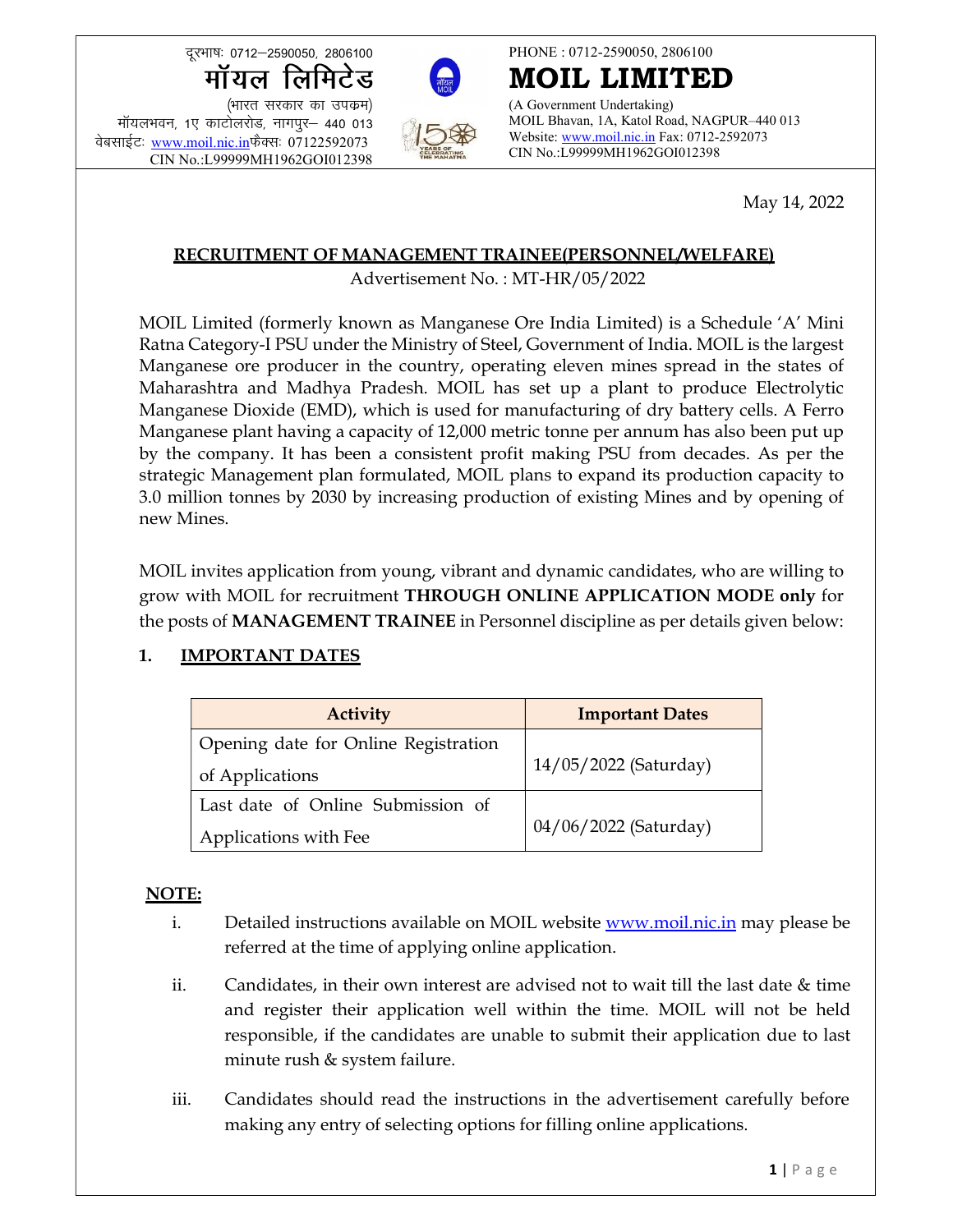# 2. QUALIFICATION & ELIGIBILITY CRITERIA

| <b>Post</b>                                       | Name of<br>Discipline | Minimum EducationalQualification                                                                                                                                                                                                                                                                                                                                                                                                                                                                                                                                                                                                                                         |
|---------------------------------------------------|-----------------------|--------------------------------------------------------------------------------------------------------------------------------------------------------------------------------------------------------------------------------------------------------------------------------------------------------------------------------------------------------------------------------------------------------------------------------------------------------------------------------------------------------------------------------------------------------------------------------------------------------------------------------------------------------------------------|
| <b>MANAGEMENT</b><br><b>TRAINEE</b><br>(PERS/WEL) | Personnel             | 1) P.G. Degree in Social Work with specialization in Labour<br>Welfare, Personnel Management and Industrial Relations<br>with minimum 60% marks. Or<br>P.G. Degree/Diploma (2 years duration) in IRPM/Master<br>Labour studies from the<br>recognized<br>$\alpha f$<br>University/Institute with minimum 60% marks. Or<br>MBA with specialization in Personnel Management<br>/HR/HRD from recognized University/Institute with<br>minimum 60% marks.<br>2) Preference will be given to Law Graduate.<br>(Management Trainee, after successful completion of<br>training period will be placed on probation as<br>Manager(Personnel/Welfare) (E-02) scale in the Company. |

#### NOTE:

- i. The minimum qualifying marks for **GENERAL (UR), OBC (Non-Creamy Layer)** & Economically Weaker Sections (EWS) category candidates are 60%. For SC/ST candidates, the minimum qualifying marks are 55% where the post is reserved for SC/ST.
- ii. Wherever percentage (%) of marks is not awarded by the University/Institute and only grades (e.g. GPA / CGPA / CQPI) are awarded, the same will be converted to the exact equivalent percentage (%) of marks as per the following formula (if conversion by University is not provided) :

#### On a 10 point scale CGPA/GPA of 6.0 will be considered as 60%.

SC, ST & OBC (Non-Creamy Layer) category candidates applying against General (UR) category post shall be considered on the General category merit and no relaxation in upper age limit, qualifying marks will be given. However, there is no online application fee for SC/ST/PwD/Ex-Servicemen candidates.

- iii. For the purpose of calculating the aggregate final marks, the aggregate marks of all years / semesters / trimesters would be taken. Rounding of percentage (%) will not be acceptable under any circumstances, hence 60% of marks and above will only be considered.
- iv. Graduation must also be from University / Institute recognized by appropriate Statutory Authority in India.
- v. Diploma/Graduation in any Engineering Discipline must be from University/Institute recognized by appropriate Statutory Authority in India.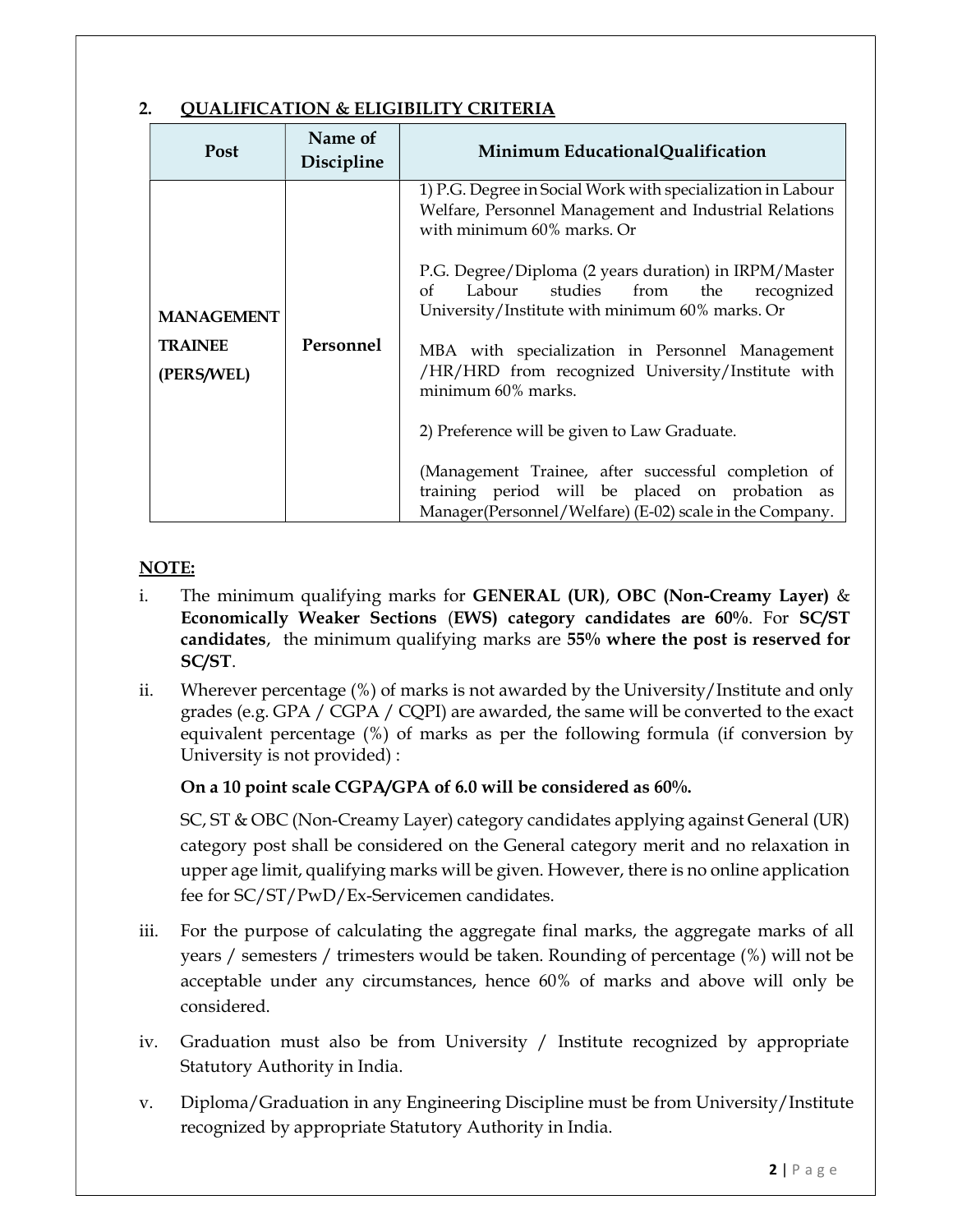vi. PG Degree/Diploma (2 years duration)/MBA should be full time course as essential qualification.

In case of any dispute arising about admissibility of any particular qualification the decision of CMD of MOIL shall be final and binding.

| Sr. | <b>Discipline</b>                                          | <b>Total</b>   | Category       |            |           |           |            |
|-----|------------------------------------------------------------|----------------|----------------|------------|-----------|-----------|------------|
| No. |                                                            | Vacancies      | <b>General</b> | <b>OBC</b> | <b>SC</b> | <b>ST</b> | <b>EWS</b> |
|     |                                                            |                | (UR)           | (NCL)      |           |           |            |
| 1.  | Personnel                                                  | 4              | 3              |            |           |           |            |
|     | Grand Total                                                | $\overline{4}$ | 3              |            |           |           |            |
|     | Abbreviations:                                             |                |                |            |           |           |            |
|     | UR-Un-reserved; SC-Schedule Caste; ST-Schedule Tribe, OBC- |                |                |            |           |           |            |
|     | Other Backward Class (Non-Creamy Layer); EWS- Economically |                |                |            |           |           |            |
|     | <b>Weaker Section</b>                                      |                |                |            |           |           |            |

# 3. TENTATIVE VACANCY

Whenever in any recruitment year any vacancy earmarked for EWS cannot be filled due to non-availability of a suitable candidate belonging to EWS, such vacancy for that particular recruitment year shall not be carried forward to the next recruitment year as backlog.

NOTE: The above vacancies are tentative and depending on the requirements, the Company reserves the right to cancel/curtail/increase the number of posts without any further notice and without assigning any reason thereof.

# 4. SELECTION PROCESS

Before applying the candidates should ensure that they fulfill all the eligibility criteria. Admission to Computer Based Online Test will be purely provisional. Candidature will be subject to verification of details/documents when the candidate reports for interview, if shortlisted or at any stage of the recruitment process/appointment.

TEST CITIES: The Computer Based Online Test will be held Bengaluru, Delhi, Kolkata, Mumbai, Chennai, Hyderabad, Bhopal, Guwahati & Nagpur. Candidates may opt for two Test Cities from the list as per their preference and the same cannot be changed after the online form is submitted. MOIL reserves the right to allocate any Test city or change the Test city opted by the candidate. MOIL reserves the right to add or delete any city(s) from the list based on the number of applicants.

COMPUTER BASED ONLINE TEST: The duration of Computer Based Online Test will be for 90 minutes (in one sitting) consisting of Objective Type question (MCQ) (85 marks) breakup of which is General Knowledge for 10 marks, Reasoning for 10 marks & General English for 10 marks which will be combined as segment - I and Subject Knowledge will be for 55 marks which will be segment - II. Question paper will be available both in Hindi & English.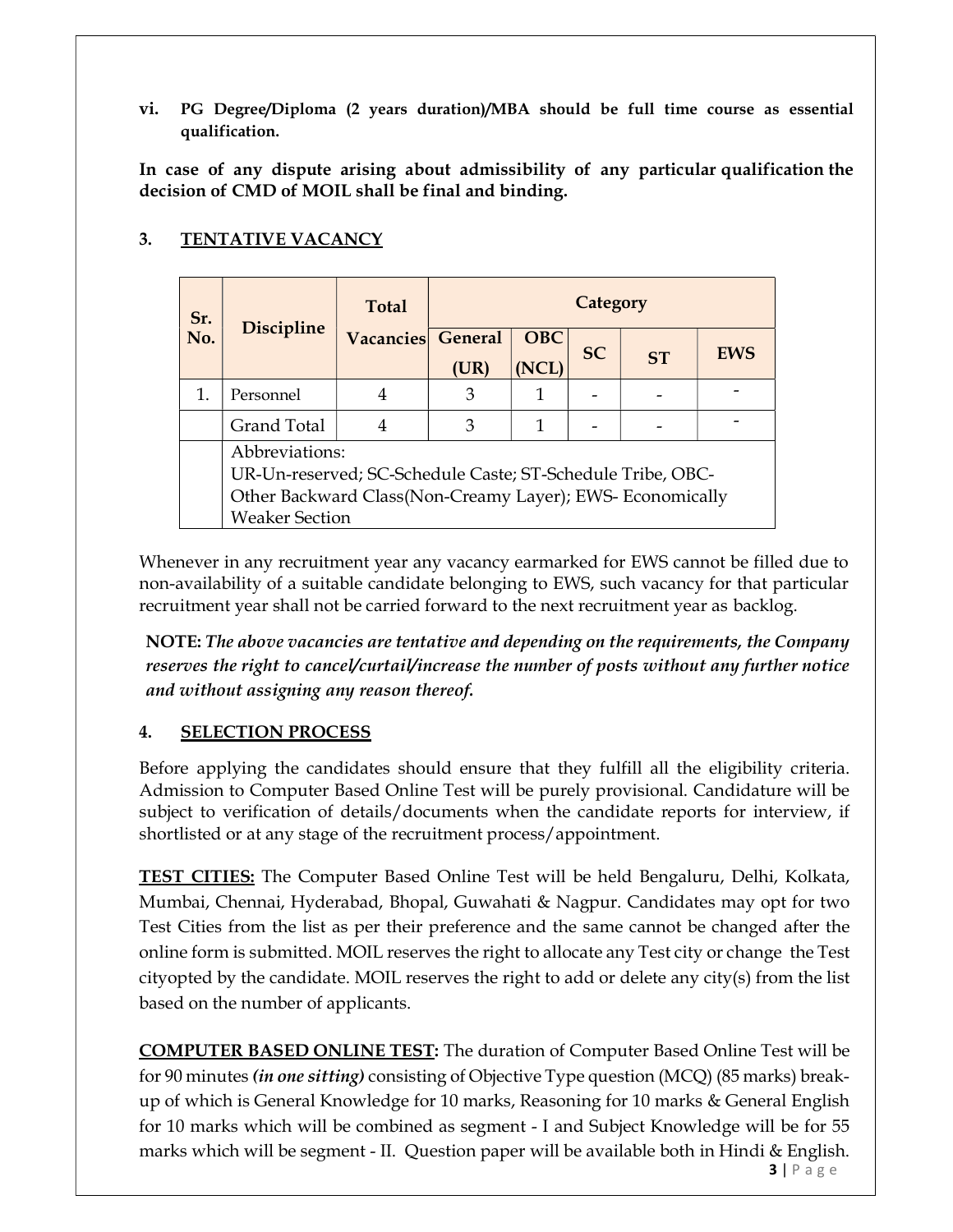However, in case of any error in Hindi version, the English version of the question shall be valid & final. The qualifying marks for the Computer Based Online Test will be as under :

| Qualifying marks in the Computer Based Online Test |                              |  |  |  |
|----------------------------------------------------|------------------------------|--|--|--|
| General (UR)/SC/ST/EWS/PwD -                       | OBC (Non-Creamy Layer) -     |  |  |  |
| 50% of marks in each segment                       | 40% of marks in each segment |  |  |  |

Candidates are required to appear in the Computer Based Online Test at their own expenses and if shortlisted in the Computer Based Online Test as per the above criteria, they will be called for Personal Interview as per their merit in the ratio of 1:6 (6 candidates against 1 vacancy in respective category) keeping in view the provision of reservation. MOIL reserves the right to shortlist the candidates for Computer Based Online Test.

PERSONAL INTERVIEW: List of candidates who are provisionally shortlisted for the Interview will be uploaded in the MOIL website and they will be intimated about the date, time and venue of interview through their registered E-mail Id as filled by the candidates in the online application form. The personal interview will be of 15 marks.

Similarly, the final list of selected candidates will also be uploaded in the MOIL website and they will also be intimated about Documents Verification (DV) & Pre-Employment Medical Examination through MOIL website and through their registered E-mail Id only.

Final merit panel will be prepared based on the consolidated marks of Computer Based Online Test and Personal Interview.

# 5. APPLICATION FEE

Candidates belonging to GENERAL (UR) / OBC (Creamy Layer & Non-Creamy Layer)/EWS category are required to pay a Non-Refundable fee of Rs.590/- (Five Hundred ninety only, including GST). Application fee will be paid through Online mode only. There will be no other mode of payment of application fee. MOIL will not be responsible, in case a candidate deposits the fee in any wrong account.

Fee once paid will not be refunded under any circumstances. Candidates are therefore advised to verify their eligibility before applying.

It may kindly be noted that MOIL does not seek payment of any kind other than the above mentioned application fee.

# 6. UPPER AGE LIMIT

The Upper Age Limit is 30 years for Management Trainee as on 04/06/2022 for General (UR)/SC/ST & EWS category candidates.

Upper Age Limit is relaxed by:

3 Years for OBC (Non-Creamy Layer)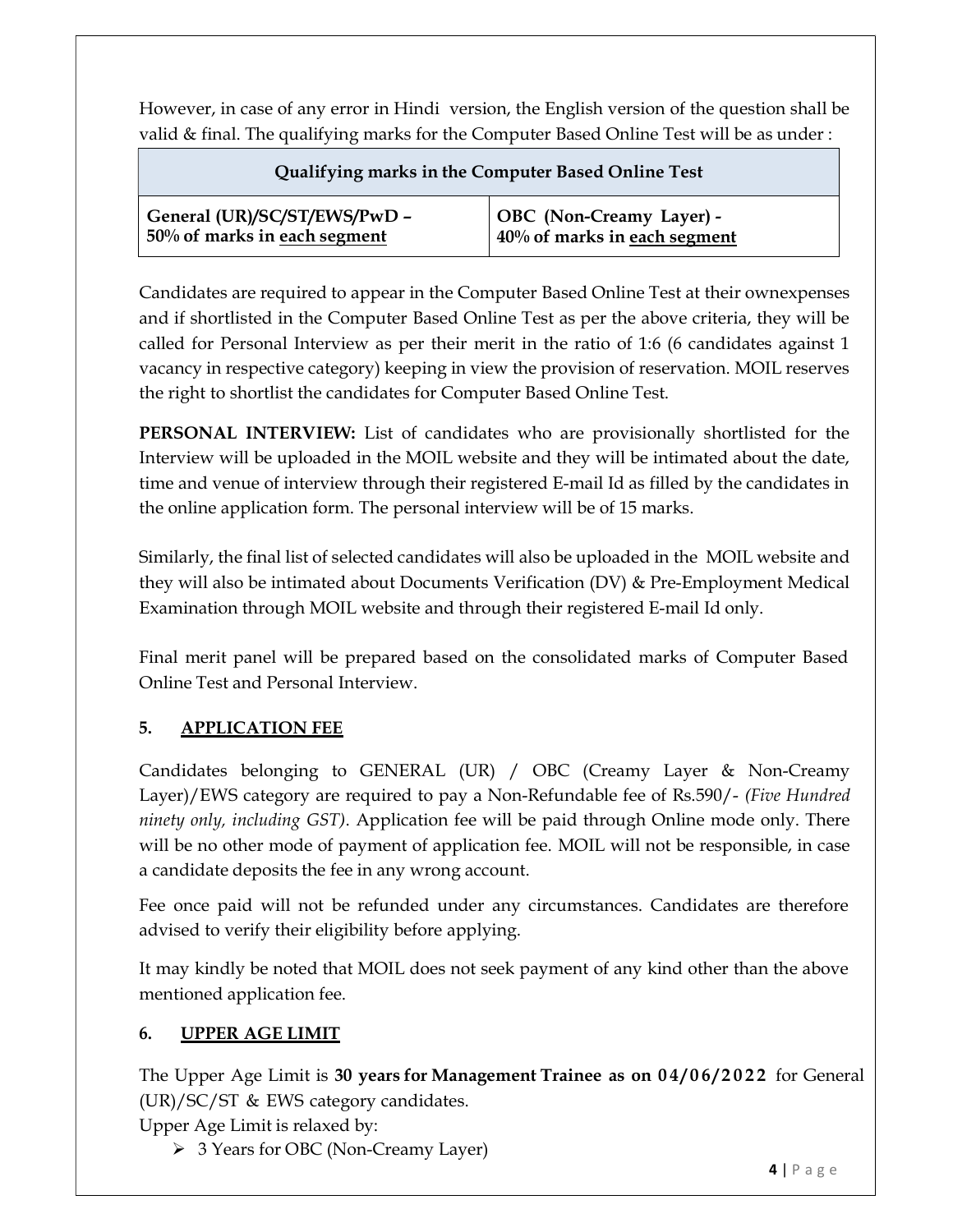$\triangleright$  Relaxation for Ex-Servicemen category candidates is Service rendered in the Armed forces plus 03 years.

NOTE: The Upper Age Limit is relaxed subject to the condition that maximum age of the applicant on the crucial date i.e. 04/06/2022 shall not exceed 53 years.

## 7. RESERVATIONS AND RELAXATIONS

- i. Reservations and relaxations for SC / ST / OBC (Non-Creamy Layer) / EWS/ PwD candidates will be provided as per guidelines of Govt. of India for the purpose. SC, ST & OBC (Non-Creamy Layer) category candidates applying against General (UR) category post shall be considered on the General category merit and no relaxation in upper age limit will be given. However, there is no online application fee for SC/ST /Ex-Servicemen/ PwD & departmental candidates.
- ii. Relaxations for employees of MOIL Limited applying online against the advertisement will be as per the rules of the company i.e. maximum age limit is not applicable in case of Departmental candidates, however should have at least three years balance service and no application fee.

#### iii. For getting benefits of reservation under OBC category:

- (a) The name of caste and community of the candidate must appear in the "Central List of Other backward Classes".
- (b) The candidates must not belong to Creamy layer.
- (c) The candidates need to furnish their latest (issued within one year) OBC Certificate as per format prescribed by Govt. of India.

#### iv. For getting benefits of reservation under EWS category:

(a) Should not be covered under the scheme of reservation for SCs, STs and OBCs and whose family has gross annual income below ` 8.00 Lakhs (` Eight Lakhs Only). Income shall also include income all sources i.e. salary, agriculture, business, profession, etc. for the financial year prior to the year of application.

Also persons whose family owns or possesses any of the following assets shallbe excluded from being identified as EWS, irrespective of the family income: -

- $\triangleright$  5 acres of agricultural land and above;
- $\triangleright$  Residential Flat of 1000 Sq Ft and above;
- $\triangleright$  Residential Plot of 100 Sq Yards and above in notified municipalities;
- $\triangleright$  Residential Plot of 200 Sq yards and above in areas other than the Notified Municipalities.
- (b) The property held by a "Family" in different locations or different places/ cities would be clubbed while applying the land or property holding test to determine EWS Status.
- (c) The term "Family" for this purpose will include the person who seeks benefits of reservation, his/her parents and siblings below the age of 18 years as also his/her spouse and children below the age of 18 years.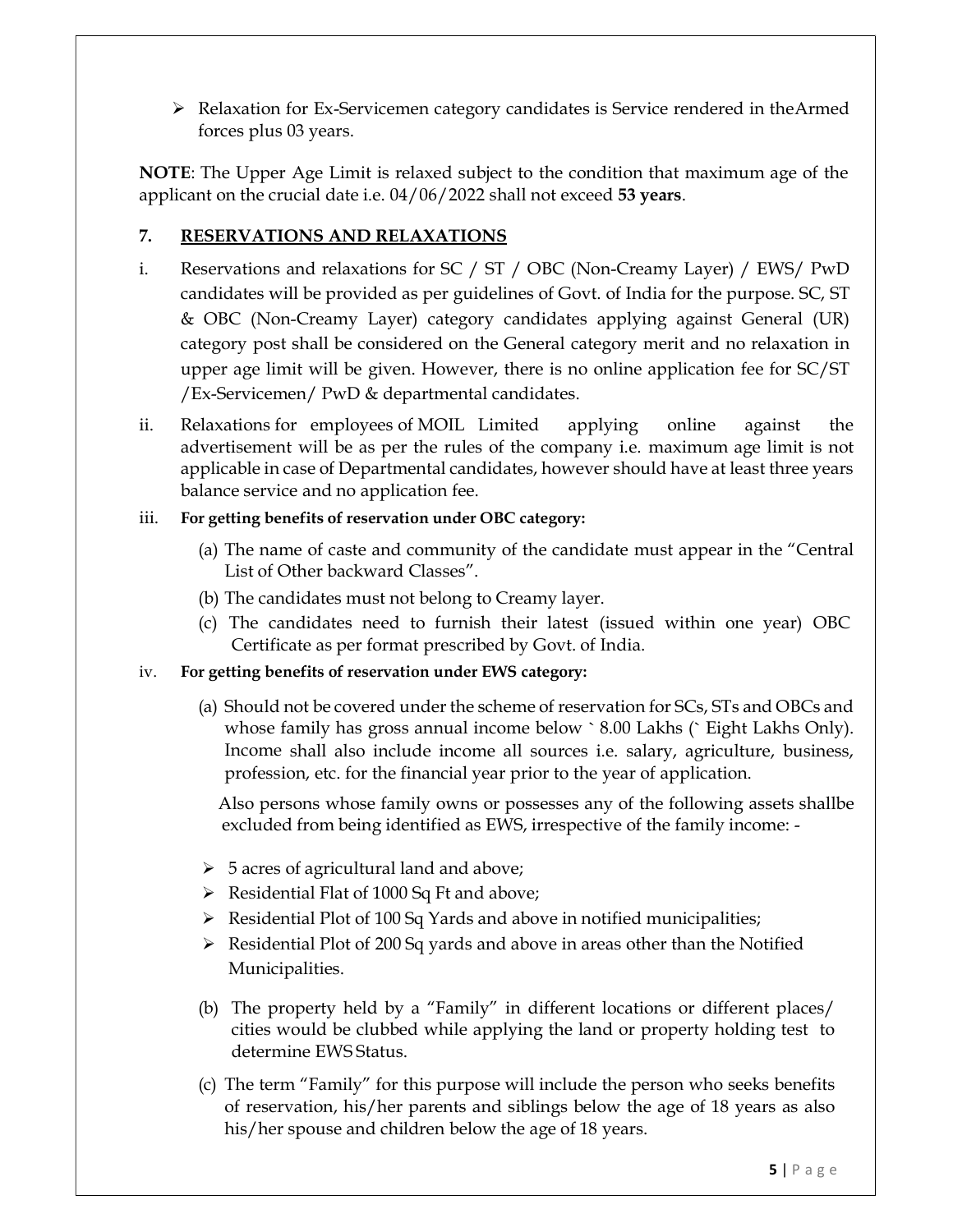- (d) The benefit of reservation under EWS can be availed upon production of an Income and Asset Certificate issued by Competent Authority. The income and Asset Certificate issued by any one of the following authorities in the prescribed format shall only be accepted as proof of candidate's claim as belonging to EWS:
- District Magistrate/ Additional District magistrate/ Collector/ Deputy Commissioner/ Additional Deputy Commissioner/ 1<sup>st</sup> Class Stipendiary Magistrate/ Sub Divisional Magistrate/ Taluka Magistrate/ Executive Magistrate/ Extra Assistant Commissioner.
- Chief Presidency Magistrate/ Additional Chief Presidency Magistrate/ Presidency Magistrate
- Revenue Officer not below the rank of Tehsildar and
- $\triangleright$  Sub-Divisional Officer of the Area where the candidate and /or his family normally resides.

#### GUIDELINES FOR PERSONS WITH DISABILITIES USING A SCRIBE

The visually impaired candidates and candidates whose writing speed is adversely affected permanently for any reason can use their own scribe at their cost during the online examination, subject to limits as in (ii) and (iii) below. In all such cases where a scribe is used, the following rules will apply:

- The candidate will have to arrange his/her own scribe at his/her own cost.
- The scribe arranged by the candidate should not be a candidate for the same examination. If violation of the above is detected at any stage of the process, candidature of both the candidate and the scribe will be cancelled. Candidates eligible for and who wish to use the services of a scribe in the examination should invariably carefully indicate the same in the online application form. Any subsequent request may not be favourably entertained.
- A person acting as a scribe for one candidate cannot be a scribe for another candidate.
- The scribe should be from an academic stream different from that prescribed for the post.
- Both the candidate as well as scribe will have to give a suitable undertaking confirming that the scribe fulfils all the stipulated eligibility criteria for a scribe mentioned above. Further in case it later transpires that he/she did not fulfill any laid down eligibility criteria or suppressed material facts the candidature of the applicant will stand cancelled, irrespective of the result of the online examination.
- Those candidates who use a scribe shall be eligible for compensatory time of 20 minutes for every hour of the examination or as otherwise advised. Scribe should not answer on his/her own. Any such behaviour observed will result in cancellation of candidature
- Only candidates registered for compensatory time will be allowed such concessions since compensatory time given to candidates shall be system based, it shall not be possible for the test conducting agency to allow such time if he / she is not registered for the same. Candidates not registered for compensatory time shall not be allowed such concessions.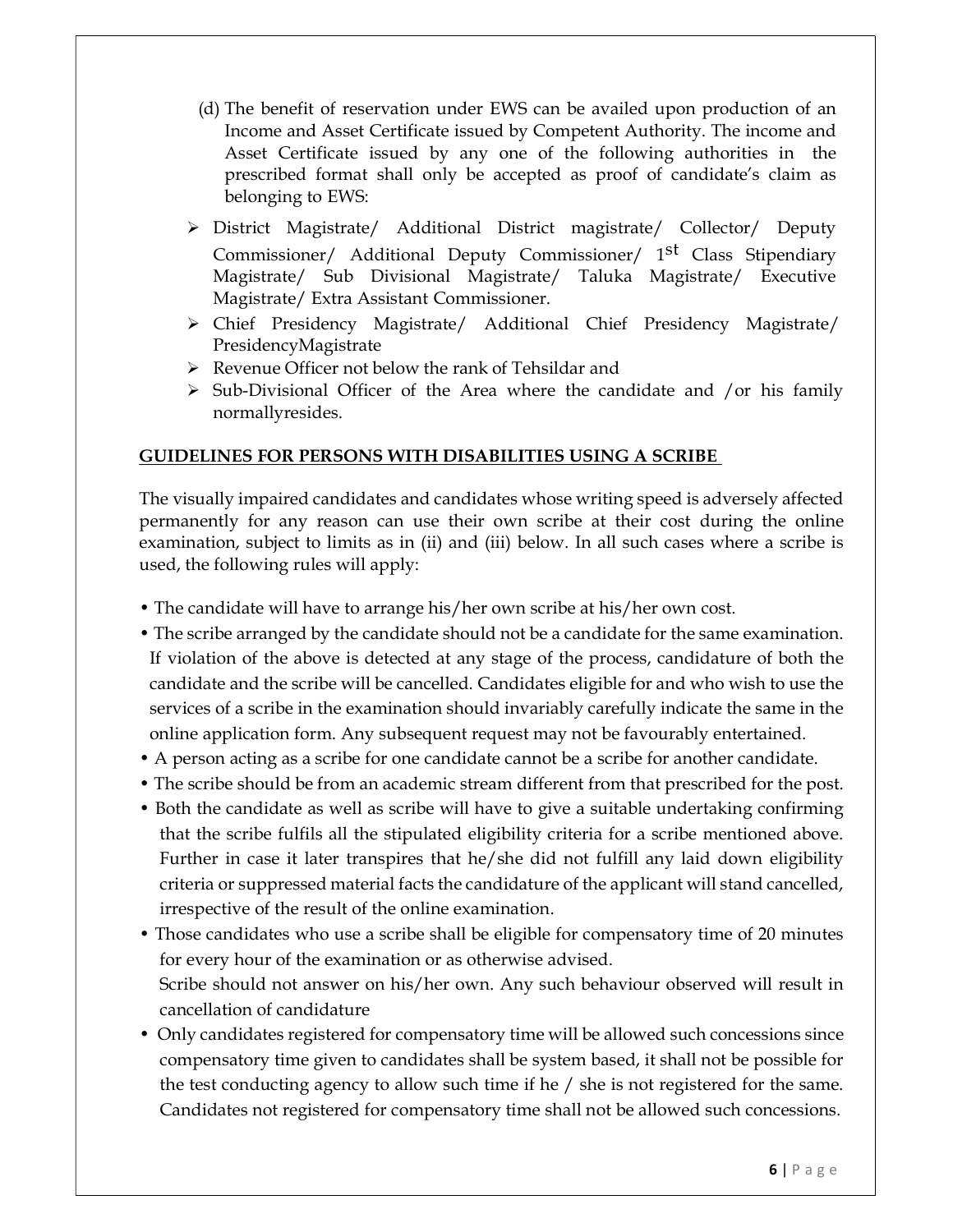• During the exam, at any stage, if it is found that scribe is independently answering the questions, the exam session will be terminated and candidate's candidature will be cancelled. The candidature of such candidates using the services of a scribe will also be cancelled if it is reported after the examination by the test administrator personnel that the scribe independently answered the questions.

(ii) Guidelines for Candidates with locomotor disability and cerebral palsy

A compensatory time of twenty minutes per hour or otherwise advised shall be permitted for the candidates with locomotor disability and cerebral palsy where dominant (writing) extremity is affected to the extent of slowing the performance of function (minimum of 40%impairment).

(iii) Guidelines for Visually Impaired candidates

- Visually Impaired candidates (who suffer from not less than 40% of disability) may opt to view the contents of the test in magnified font and all such candidates will be eligible for compensatory time of 20 minutes for every hour or otherwise advised of examination.
- The facility of viewing the contents of the test in magnifying font will be available to Visually Impaired candidates.

These guidelines are subject to change in terms of GOI guidelines/ clarifications, if any, from time to time.

# 8. OTHER DETAILS

COMPENSATION / PAY: Selected candidates will be placed as Management Trainee in E-02 Grade in the scale of pay of Rs. 50,000–3%- 1,60,000/- at the initial Basic of Rs. 50,000/- per month as a consolidated amount during the training period. On successful and satisfactory completion of 1 year training period regularization will be in E-2 Grade in the scale of pay of Rs. 50,000–3%-1,60,000/- at the initial Basic of Rs. 50,000/- on probation for 1 year as per the rules of the Company. Besides Basic pay, candidates will also be entitled to Dearness Allowance, HRA, perquisites and allowances under cafeteria approach and other allowances including Performance Related Pay (PRP) as applicable for the post. Benefits such as Leave, Free Medical Attention, Contributory Provident Fund, Family Pension, Insurance Linked Gratuity, Group Superannuation Cash Accumulation Scheme (Defined Contribution), etc. will be payable. The actual remuneration may vary depending on place of posting, financial performance of the Company and also performance rating of individual.

POSTING: Candidates may be posted anywhere in Company's mines situated in Maharashtra or Madhya Pradesh or Head Office or at any place at the discretion of the Management.

 $7 | P \text{ age}$ **MEDICAL EXAMINATION:** Before appointment, the selected candidates will have to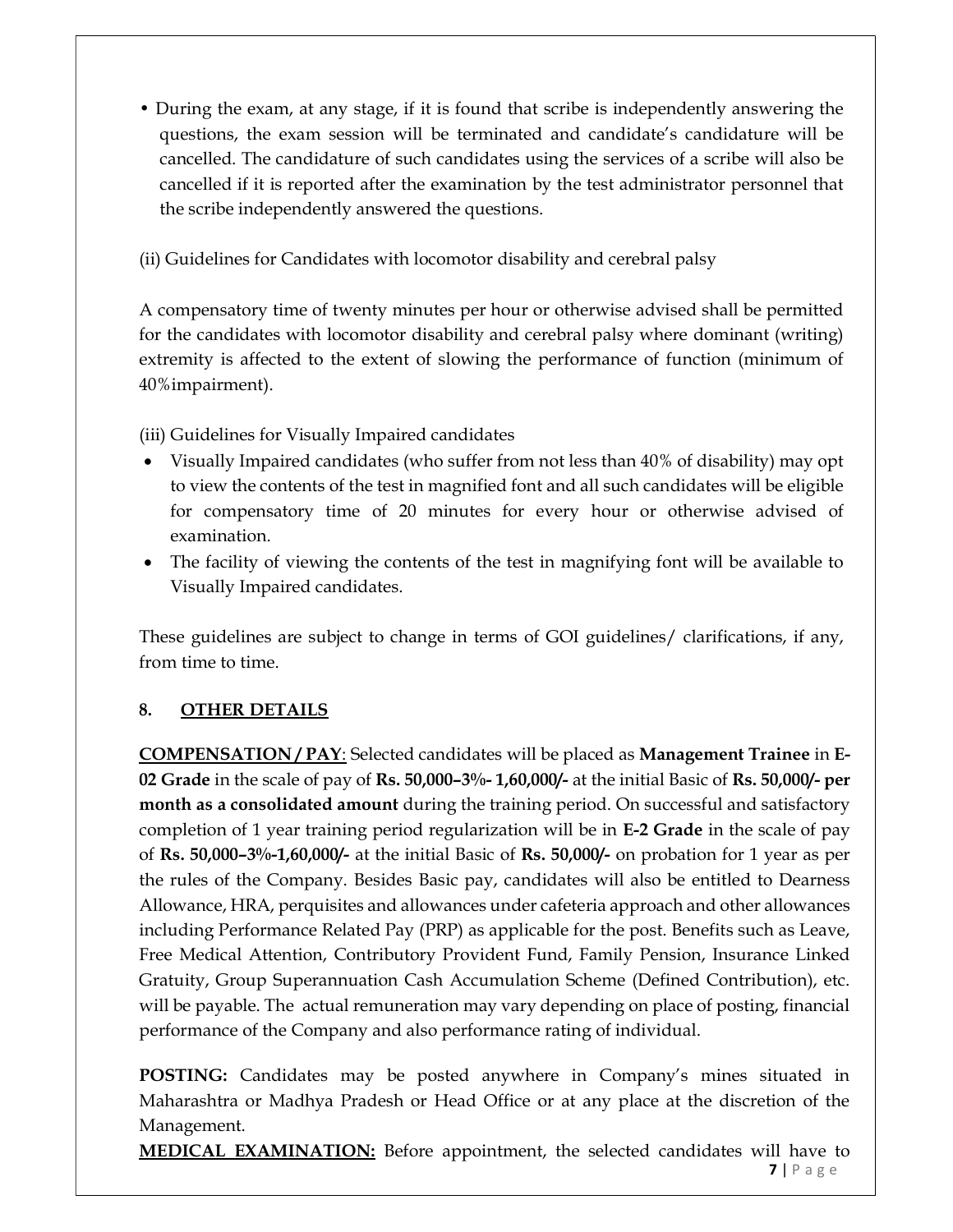undergo Pre-Employment Medical Examination by the company's Medical Officer. The decision of the Medical Officer will be final and binding.

## 9. HOW TO APPLY

#### DETAILED GUIDELINES/PROCEDURES FOR

- A. APPLICATION REGISTRATION
- B. PAYMENT OF FEES
- C. DOCUMENT SCAN AND UPLOAD

## Candidates can apply online only from 14/05/2022 to 04/06/2022 and no other modeof application will be accepted.

#### IMPORTANT POINTS TO BE NOTED BEFORE REGISTRATION

Before applying online, candidates should-

- (i) scan their :
	- $photography (4.5cm × 3.5cm)$
	- signature (with black ink)
	- left thumb impression (on white paper with black or blue ink)
	- a hand written declaration (on a white paper with blue/black ink) (textgiven below)
- (ii) ensuring that the all these scanned documents adhere to the required specifications as given in this Advertisement.
- (iii) Signature in CAPITAL LETTERS will NOT be accepted.
- (iv) The left thumb impression should be properly scanned and not smudged. (If a candidate is not having left thumb, he/she may use his/ her right thumb for applying.)

#### (v) The text for the hand written declaration is as follows –

"I, (Name of the candidate), hereby declare that all the information submitted by me in the application form is correct, true and valid. I will present the supporting documents as and when required."

- (vi) The above mentioned hand written declaration has to be in the candidate's hand writing and in English only. If it is written and uploaded by anybody else or in any other language, the application will be considered as invalid.
- (vii) Keep the necessary details/documents ready to make Online Payment of the requisite application fee/ intimation charges
- (viii) Have a valid personal email ID and mobile no., which should be kept active till the completion of this Recruitment Process. MOIL may send intimation to download call letters for the Examination etc. through the registered e-mail ID. In case a candidate does not have a valid personal e-mail ID, he/she should create his/her new e-mail ID and mobile no. before applying on-line and must maintain that email account and mobilenumber.

APPLICATION FEES/ INTIMATION CHARGES (NON REFUNDABLE) PAYMENT OF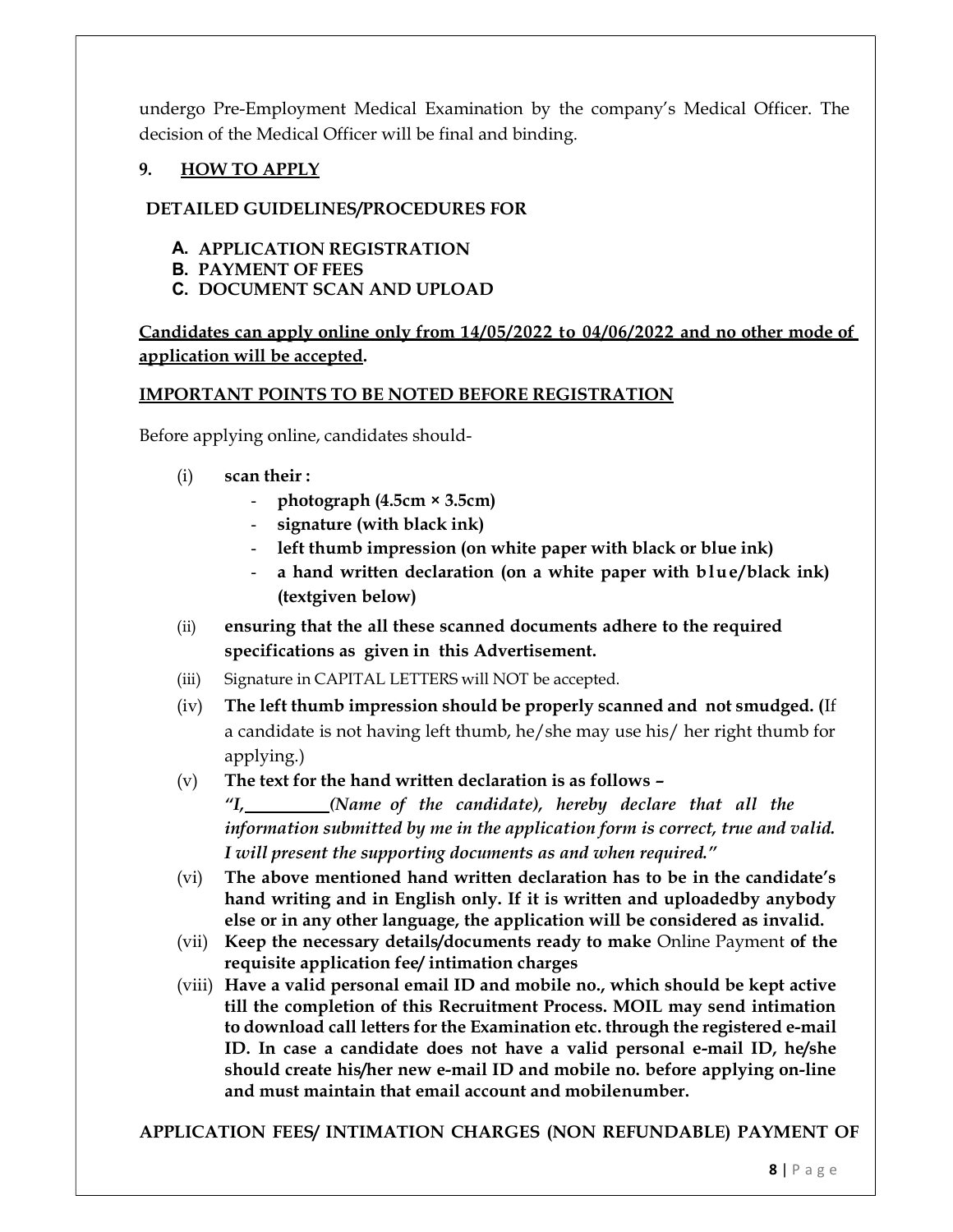#### FEE ONLINE FROM 14/05/2022 to 04/06/2022.

Bank Transaction charges for Online Payment of application fees/intimation charges will have to be borne by the candidate.

#### A. Application Registration

- 1. Candidates to go to the MOIL website www.moil.nic.in click on the Recruitment click on the option "APPLY ONLINE" which will open a new screen.
- 2. To register application, choose the tab "Click here for New Registration" and enter Name, Contact details and Email-id. A Provisional Registration Number and Password will be generated by the system and displayed on the screen. Candidate should note down the Provisional Registration Number and Password. An Email & SMS indicating the Provisional Registration number and Password will also be sent.
- 3. In case the candidate is unable to complete the application form in one go, he / she can save the data already entered by choosing "SAVE AND NEXT" tab. Prior to submission of the online application candidates are advised to use the "SAVE AND NEXT" facility to verify the details in the online application form and modify the same if required.
- 4. Candidates are advised to carefully fill and verify the details filled in the online application themselves as no change will be possible/ entertained after clicking the COMPLETE REGISTRATION.
- 5. The Name of the candidate or his /her Father/ Husband etc. should be spelt correctly in the application as it appears in the Certificates/Mark sheets/Identity proof. Any change/alteration found may disqualify the candidature.
- 6. Validate your details and Save your application by clicking the 'Validate your details' and 'Save & Next' button.
- 7. Candidates can proceed to upload Photo  $\&$  Signature as per the specifications given in the Guidelines for Scanning and Upload of Photograph and Signature detailed under point "C".
- 8. Candidates can proceed to fill other details of the Application Form.
- 9. Click on the Preview Tab to preview and verify the entire application form before COMPLETE REGISTRATION.
- 10. Modify details, if required, and click on ' COMPLETE REGISTRATIONT' only after verifying and ensuring that the photograph, signature uploaded and other details filled by you are correct.
- 11. Click on 'Payment' Tab and proceed for payment.
- 12. Click on 'Submit' button.

#### B. PAYMENT OF FEES

#### ONLINE MODE

1. The application form is integrated with the payment gateway and the payment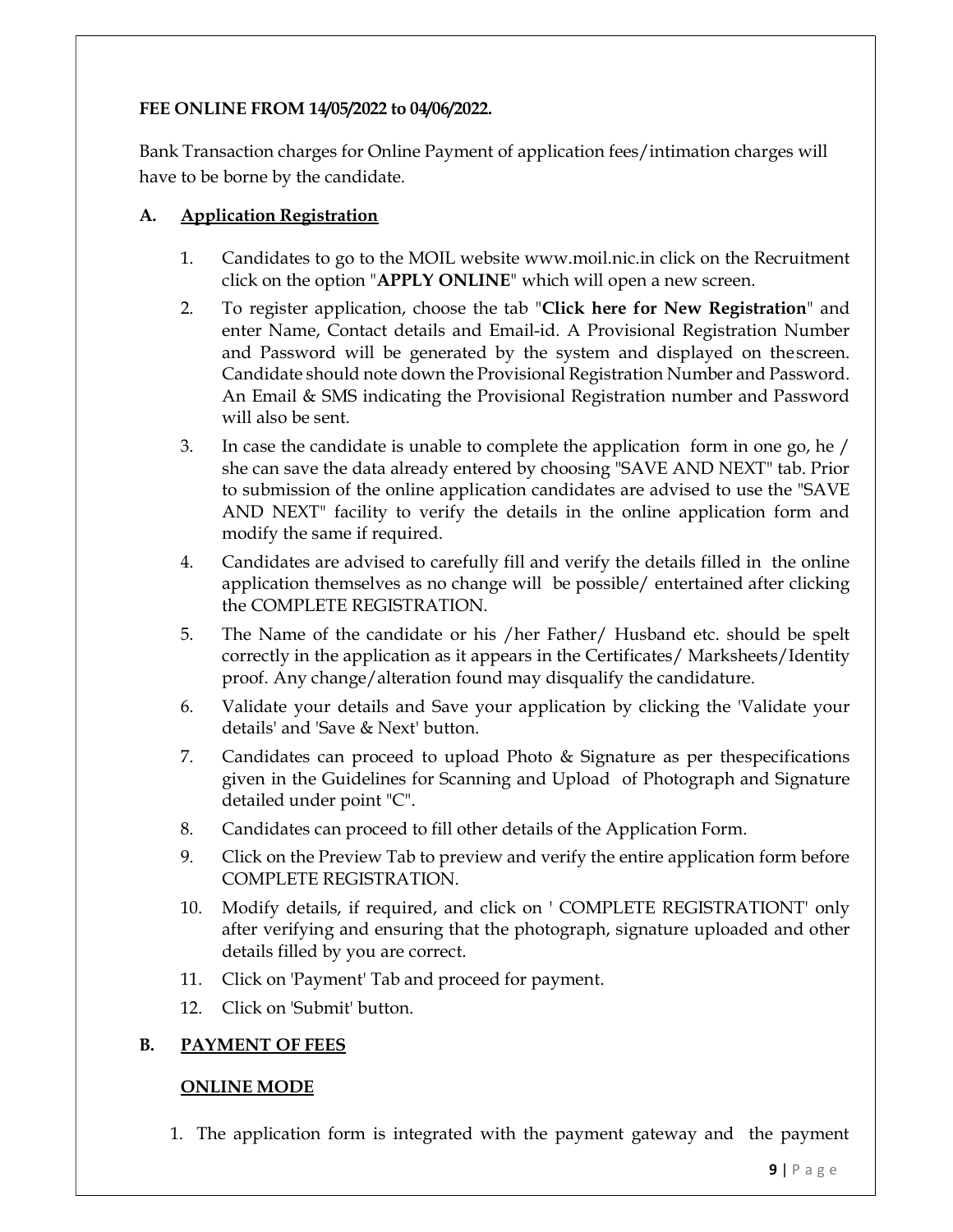process can be completed by following the instructions.

- 2. The payment can be made by using Debit Cards (RuPay/Visa/MasterCard/Maestro), Credit Cards, Internet Banking, IMPS, Cash Cards/ Mobile Wallets.
- 3. After submitting your payment information in the online application form, PLEASE WAIT FOR THE INTIMATION FROM THE SERVER. DO NOT PRESS BACK OR REFRESH BUTTON IN ORDER TO AVOID DOUBLE CHARGE
- 4. On successful completion of the transaction, an e-Receipt will be generated.
- 5. Non-generation of 'E-Receipt' indicates PAYMENT FAILURE. On failure of payment, Candidates are advised to login again using their Provisional Registration Number and Password and repeat the process of payment.
- 6. Candidates are required to take a printout of the e-Receipt and online Application Form containing fee details. Please note that if the same cannot be generated, online transaction may not have been successful.
- 7. For Credit Card users: All charges are listed in Indian Rupee. If you use a non-Indian credit card, your bank will convert to your local currency based on prevailing exchange rates.
- 8. To ensure the security of your data, please close the browser window once your transaction is completed.
- 9. There is facility to print application form containing fee details after payment of fees.

## C. Guidelines for scanning and Upload of Documents

Before applying online, a candidate will be required to have a scanned (digital) image of his/her photograph and signature as per the specifications given below.

#### Photograph Image:

- Photograph must be a recent passport style colour picture.
- Make sure that the picture is in colour, taken against a light-coloured, preferably white, background.
- Look straight at the camera with a relaxed face.
- If the picture is taken on a sunny day, have the sun behind you, or place yourself in the shade, so that you are not squinting and there are no harsh shadows
- If you have to use flash, ensure there's no "red-eye"
- If you wear glasses make sure that there are no reflections and your eyes can be clearly seen.
- Caps, hats and dark glasses are not acceptable. Religious headwear is allowed but it must not cover your face.
- Dimensions 200 x 230 pixels (preferred).
- Size of file should be between 20kb-50 kb.
- Ensure that the size of the scanned image is not more than 50kb. If the size of the file is more than 50 kb, then adjust the settings of the scanner such as the DPI resolution, no. of colours etc., during the process of scanning.
- If the photo is not uploaded at the place of Photo, Admission for Examination will be rejected/denied. Candidate him/herself will be responsible for the same.
- Candidate should also ensure that photo is uploaded at the place of photo and signature at the place of signature. If photo in place of photo and signature in place of signature is not uploaded properly, candidate will not be allowed to appear for the exam.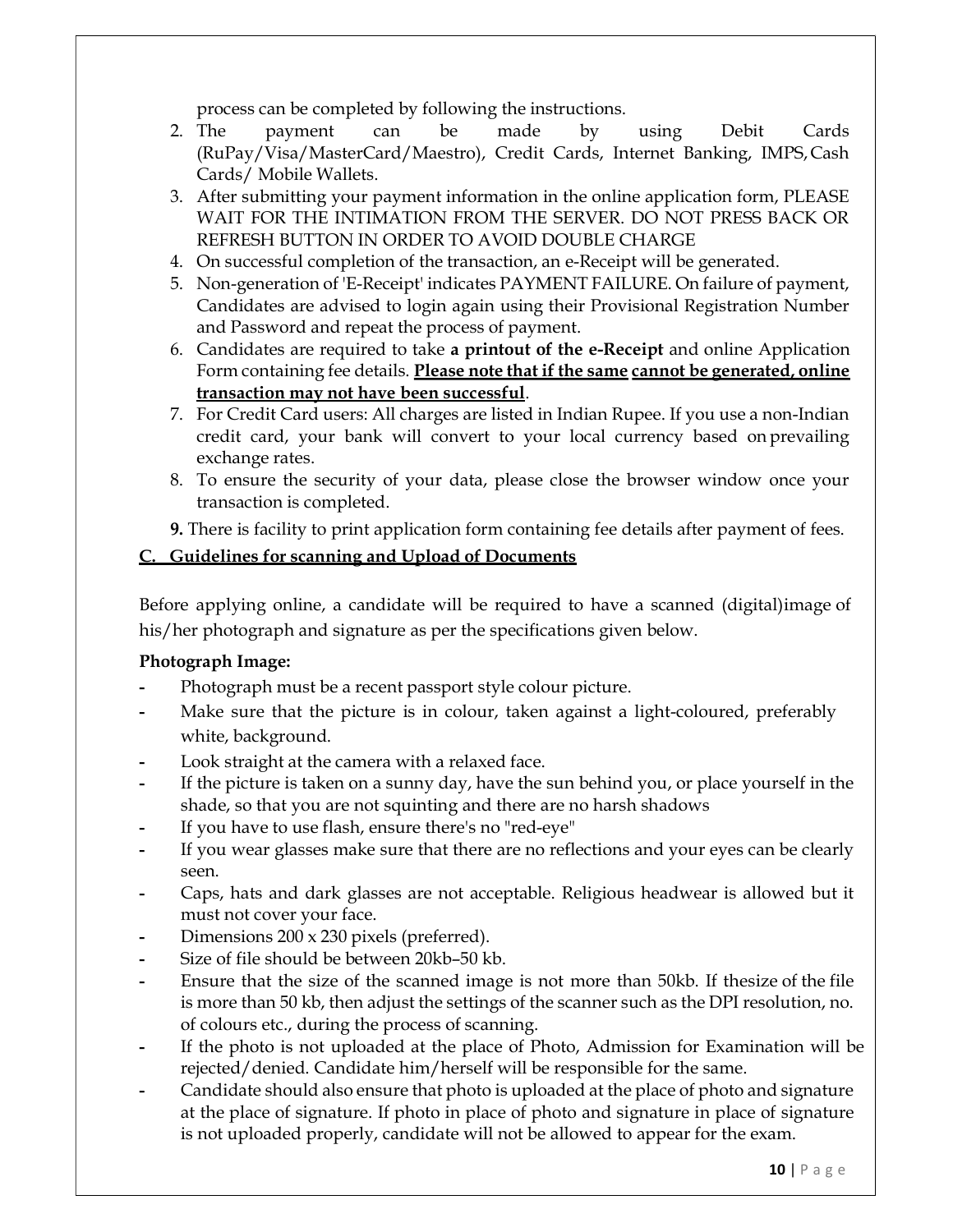Candidate must ensure that Photo to be uploaded is of required size and the face should be clearly visible.

# Signature, left thumb impression and hand-written declaration Image:

- The applicant has to sign on white paper with Black Ink pen.
- The applicant has to put his left thumb impression on a white paper with black or blue ink.
- The applicant has to write the declaration in English clearly on a white paper with black ink
- The signature, left thumb impression and the hand written declaration should be of the applicant and not by any other person.
- The signature will be used to put on the Call Letter and wherever necessary.
- If the Applicant's signature on the attendance sheet or Call letter, signed at the time of the examination, does not match the signature uploaded, the applicant will be disqualified.
- Dimensions 140 x 60 pixels (preferred)
- Size of file should be between 10kb 20kb for signature and left thumb impression.
- For hand written declaration size of file should be 20kb 50 kb
- Ensure that the size of the scanned image is not more than 20kb or 50 kb (for hand written declaration)
- Signature / Hand written declaration in CAPITAL LETTERS shall NOT be accepted.

# Scanning the documents:

- Set the scanner resolution to a minimum of 200 dpi (dots per inch)
- Set Colour to True Colour.
- Crop the image in the scanner to the edge of the left thumb impression / hand written declaration, then use the upload editor to crop the image to the final size (as specified above).
- The image file should be JPG or JPEG format. An example file name is: image01.jpg or image01.jpeg
- Image dimensions can be checked by listing the folder files or moving the mouse over the file image icon.
- Candidates using MS Windows/MSOffice can easily obtain documents in .jpeg format by using MS Paint or MS Office Picture Manager. Scanned documents in any format can be saved in .jpg / .jpeg format by using 'Save As' option in the File menu. Size can be adjusted by using crop and then resize option.

# If the file size and format are not as prescribed, an error message will be displayed.

While filling in the Online Application Form the candidate will be provided with a link to upload his/her photograph, signature, left thumb impression and hand written declaration.

# Left thumb impression:

- The applicant has to put his left thumb impression on a white paper with black or blue ink.
- The hand written declaration should be of the applicant and not by any other person.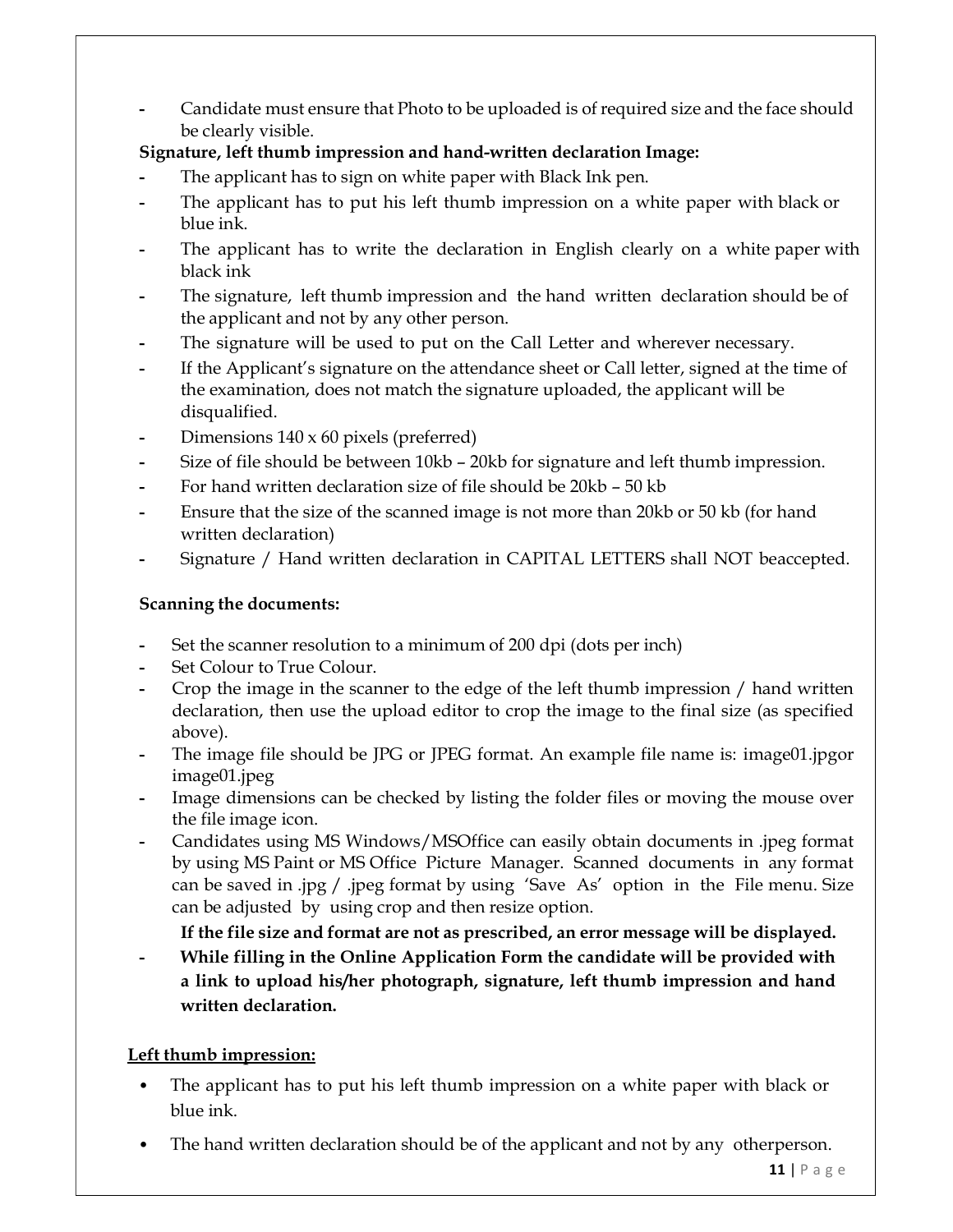- File type: jpg / jpeg
- Dimensions:  $240 \times 240$  pixels in 200 DPI (Preferred for required quality) i.e 3 cm \* 3 cm (Width \* Height)
- File Size: 20 KB 50 KB

## Hand-written declaration:

- Hand written declaration content is to be as expected.
- Hand written declaration should not be written in CAPITAL LETTERS.
- The applicant has to write the declaration in English clearly on a white paper with black or blue ink.
- The hand written declaration should be of the applicant and not by any other person.
- Hand written Declaration
	- File type: jpg / jpeg
	- Dimensions: 800 x 400 pixels in 200 DPI (Preferred for required quality) i.e 10 cm \* 5 cm (Width \* Height)
	- File Size: 50 KB 100 KB

## Procedure for Uploading the documents

- While filling in the Online Application Form the candidate will be provided with separatelinks for uploading left thumb impression and hand written declaration
- Click on the respective link "Upload left thumb impression / hand written declaration"
- Browse and Select the location where the Scanned left thumb impression / hand written declaration file has been saved.
- Select the file by clicking on it
- Click the 'Open/Upload' button Your Online Application will not be registered unless you upload your Left thumb impression and hand written declaration as specified.
- If the file size and format are not as prescribed, an error message will be displayed.
- Preview of the uploaded image will help to see the quality of the image. In case of unclear / smudged, the same may be re-uploaded to the expected clarity /quality.

Your Online Application will not be registered unless you upload your Photograph, signature, left thumb impression and hand written declaration as specified.

Note:

(1) In case the face in the photograph or signature or left thumb impression or the hand written declaration is unclear / smudged the candidate's application may be rejected.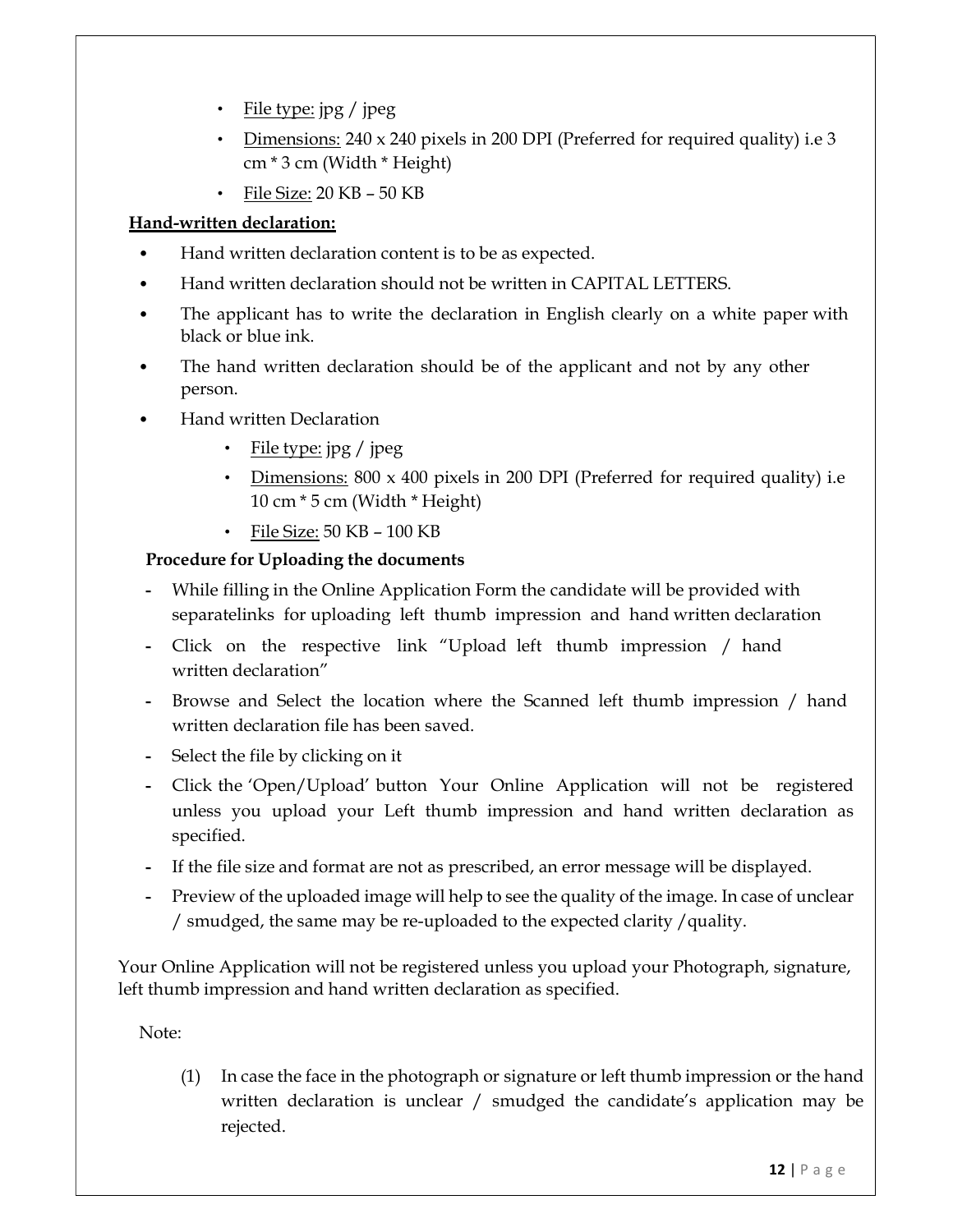- (2) After uploading the Photograph / signature / left thumb impression / hand written declaration in the online application form candidates should check that the images are clear and have been uploaded correctly. In case the photograph or signature or left thumb impression or the hand written declaration is not prominently visible, the candidate may edit his/ her application and re-upload his/ her photograph or signature or left thumb impression or the hand written declaration, prior to submitting the form.
- (3) Candidate should also ensure that photo is uploaded at the place of photo and signature at the place of signature. If photo in place of photo and signature in place of signature is not uploaded properly, candidate will not be allowed to appear for the exam.
- (4) Candidate must ensure that Photo to be uploaded is of required size and the face should be clearly visible.
- (5) If the photo is not uploaded at the place of Photo Admission for Examination will be rejected/denied. Candidate him/herself will be responsible for the same.
- (6) Candidates should ensure that the signature uploaded is clearly visible

After registering online candidates are advised to take a printout of their system generated online application forms.

- (1) In case the left thumb impression or the hand written declaration is unclear / smudged the candidate's application may be rejected.
- (2) After uploading the left thumb impression / hand written declaration in the online application form candidates should check that the images are clear and have been uploaded correctly. In case the left thumb impression or the hand written declaration is not prominently visible, the candidate may edit his/ her application and re-upload his/ her thumb impression / hand written declaration, prior to submitting the form.
- (3) After registering online candidates are advised to take a printout of their system generated online application forms.

# 10. DOWNLOAD OF CALL LETTER

Candidates will have to visit the MOIL website for downloading call letters for online test. Intimation for downloading call letter will also be sent through email/SMS. Once the candidate clicks the relevant link, he/she can access the window for call letter download. The candidate is required to use (i) Registration Number/Roll Number, (ii) Password/Date of Birth for downloading the call letter. Candidate needs to affix recent recognizable photograph on the call letter preferably the same as provided during registration and appear at the examination centre with (i) Call Letter (ii) Photo Identity Proof as stipulated in clause identity verification below and also specified in the call letter and photocopy of the same Photo Identity Proof as brought in original.

13 | P a g e CANDIDATES REPORTING LATE i.e. after the reporting time specified on the call letter for Examination will not be permitted to take the examination. The reporting time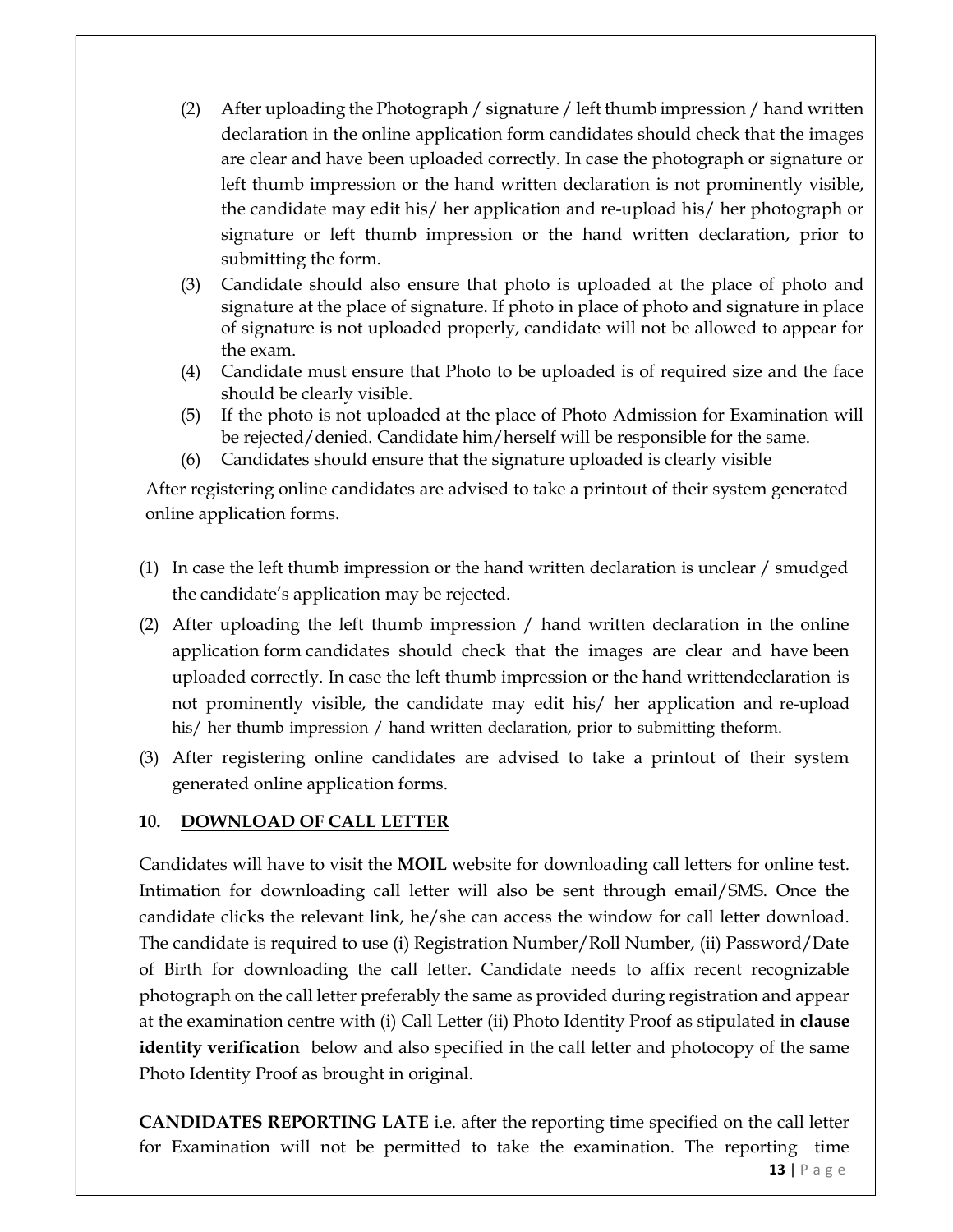mentioned on the call letter is prior to the Start time of the test. Though the duration of the examination is 90 minutes, candidates may be required to be at the venue for about 4 hours including the time required for completion of various formalities such as verification and collection of various requisite documents, logging in, giving of instructions.

# 11. **IDENTITY VERIFICATION**

In the examination hall as well as at the time of interview, the call letter along with original and a photocopy of the candidate's currently valid photo identity (bearing exactly the same name as it appears on the call letter) such as PAN Card/ Passport/ Permanent Driving Licence/ Voter's Card/ Bank Passbook with photograph/ Photo identity proof issued by a Gazetted Officer on official letterhead along with photograph / Photo identity proof issued by a People's Representative on official letterhead along with photograph / valid recent Identity Card issued by a recognized College/ University/ Aadhar card/ E- Aadhar Card with a photograph/ Employee ID/ Bar Council Identity Card with photograph should be submitted to the invigilator for verification. The candidate's identity will be verified with respect to his/her details on the call letter, in the Attendance List and requisite documents submitted. If identity of the candidate is in doubt the candidate may not be allowed to appear for the Examination.

Ration Card and Learner's Driving License are **not** valid id proof.

**Note:** Candidates have to produce in original the photo identity proof and submit photocopy of the photo identity proof along with Examination call letter as well as the Interview Call Letter while attending the examination/ interview respectively, without which they will not be allowed to take up the examination/ interview. Candidates must note that the name as appearing on the call letter (provided during the process of registration) should exactly match the name as appearing on the photo identity proof. Female candidates who have changed first/last/middle name post marriage must take special note of this. If there is any mismatch between the name indicated in the Call Letter and Photo Identity Proof the candidate will not be allowed to appear for the examination. In case of candidates who have changed their name, will be allowed only if they produce original Gazette notification / their original marriage certificate / affidavit in original.

# 12. GENERAL INSTRUCTIONS :

- 1. The examination will be conducted online in venues given in the respective call letters.
- 2. No request for change of centre/venue/date/session for Examination shall be entertained.
- 3. MOIL, however, reserves the right to cancel any of the Examination Centres and/ or add some other Centres, at its discretion, depending upon the response, administrative feasibility, etc.
- 4. MOIL also reserves the right to allot the candidate to any centre other than the one he/she has opted for.
- 5. Candidate will appear for the examination at an Examination Centre at his/her own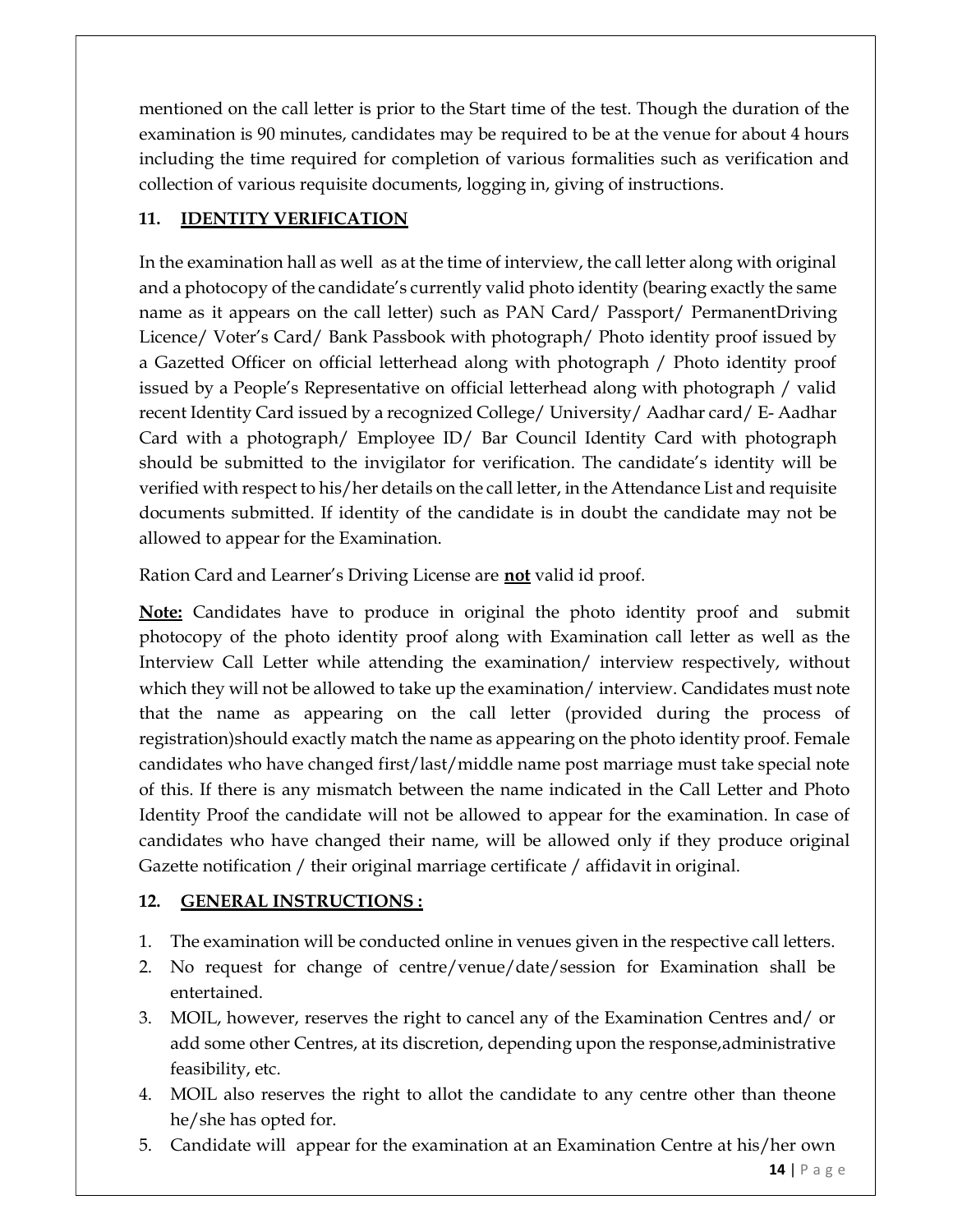risks and expenses and MOIL will not be responsible for any injury or losses etc. of any nature.

6. Choice of centre once exercised by the candidate will be final.

If sufficient number of candidates does not opt for a particular centre for "Online" examination OR if the number of candidates is more than the capacity available for online exam for a centre, MOIL reserves the right to allot any other centre to the candidate.

## 13. OTHER CLAUSES

- 1. The possibility of occurrence of some problem in the administration of the examination cannot be ruled out completely which may impact test delivery and/or result from being generated. In that event, every effort will be made to rectify such problem, which may include movement of candidates, delay in test. Conduct of a re-exam is at the absolute discretion of test conducting body. Candidates will not have any claim for a re-test. Candidates not willing to move or not willing to participate in the delayed process of test delivery shall be summarily rejected from the process.
- 2. Decision of MOIL in all matters relating to recruitment will be final and binding on the candidate. No correspondence or personal enquiries shall be entertained by the MOIL in this behalf.
- 3. MOIL would be analyzing the responses (answers) of individual candidates with those of other candidates to detect patterns of similarity of right and wrong answers. If in the analytical procedure adopted by MOIL in this regard, it is inferred/ concluded that the responses have been shared and scores obtained are not genuine/ valid, MOIL reserves right to cancel the candidature of the concerned candidates and the result of such candidates (disqualified) will be withheld.
- 4. Instances for providing incorrect information and/or process violation by a candidate detected at any stage of the selection process will lead of disqualification of the candidate from the selection process and he/she will not be allowed to appear in any MOIL recruitment process in the future. If such instances go undetected during the current selection process but are detected subsequently, such disqualification will take place with retrospective affect.
- 5. Process for Arriving at Scores

The Scores of Online Examination are obtained by adopting the following procedure:

- i. Number of questions answered correctly by a candidate in each objective test is considered for arriving at the Corrected Score after applying penalty for wrong answers.
- ii. The Corrected Scores so obtained by a candidate are made equivalent to take care of the minor difference in difficulty level, if any, in each of the objective tests held in different sessions to arrive at the Equated Scores\*

\* Scores obtained by candidates on any test are equated to the base form by considering the distribution of scores of all the forms.

iii. Test wise scores and scores on total is reported with decimal point up to two digits.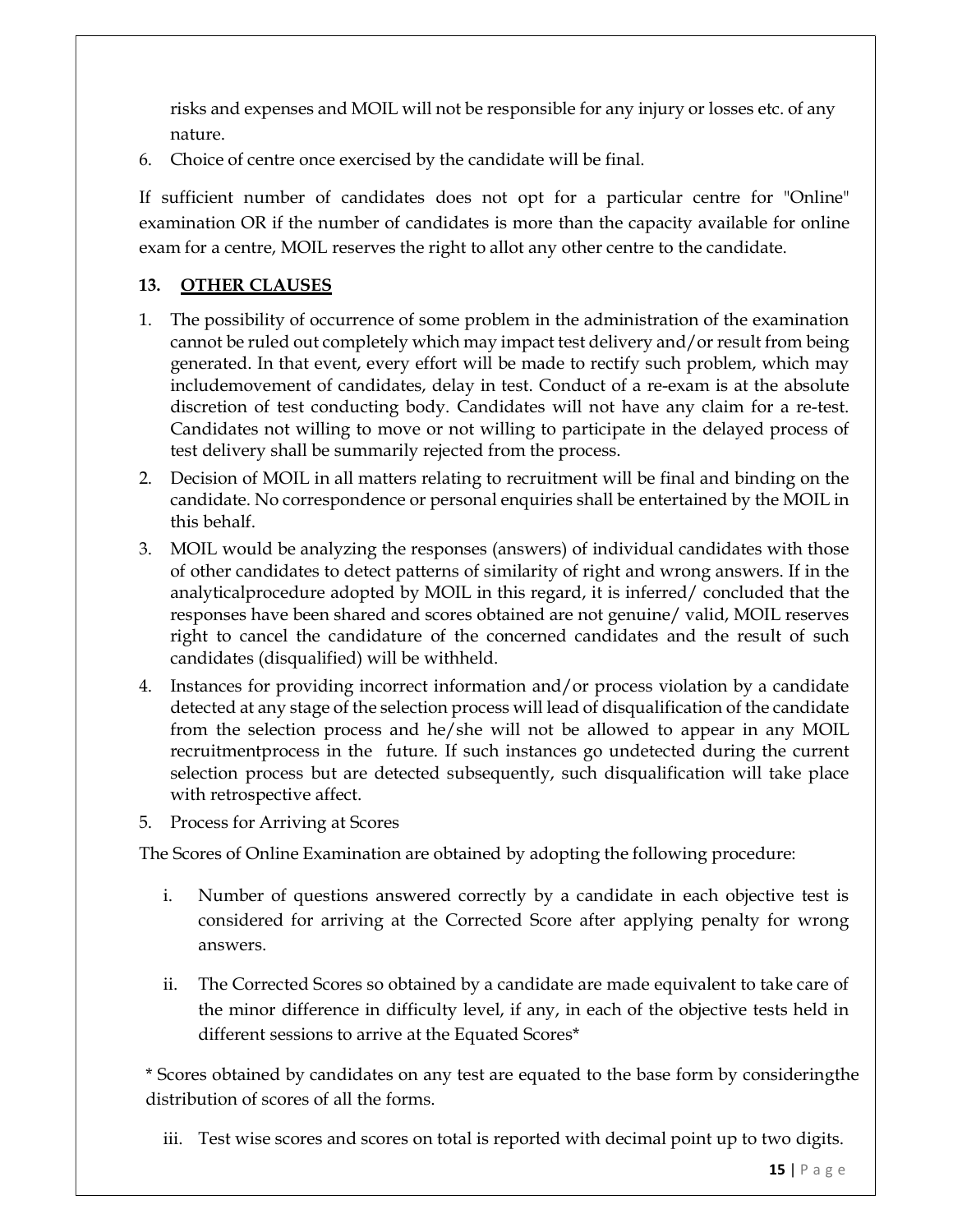Note: Cutoffs are applied in two stages:

- i. on scores in individual tests
- ii. on Total Score

#### 14. GENERAL INFORMATION

- i. Only Indian Nationals are eligible to apply.
- ii. All qualifications should be recognized by AICTE / UGC / appropriate Indian Statutory Authorities.
- iii. No TA/DA will be paid to any candidate (including SC / ST /OBC/ EWS candidate) for appearing in the Computer based Online Test.
- iv. If any information provided by the candidate is found to be false or incorrect or is not in conformity with the eligibility criteria, then his / her candidature is liable to be rejected at any stage of the recruitment process or even after recruitment or joining.
- v. MOIL will not undertake detailed scrutiny of online applications for eligibility and other aspects at the time of computer based online test and, therefore, the candidature is only provisional. Before applying, candidates are advised to go through the requirements of essential qualification, age etc. and satisfy themselves that they are eligible for the post. When scrutiny is undertaken, if any claim made in the application is not found substantiated, the candidature will be cancelled and decision of MOIL shall be final
- vi. No modifications are allowed after candidate submits the online application form. If any discrepancies are found in the data filled by the candidate online and that of the original testimonies, the candidature of such candidates is liable to be rejected. Hence, utmost care should be taken to furnish correct details before submitting the online application.
- vii. Candidates employed with Government / Semi-Govt. / Public Sector Undertaking / Autonomous body should produce No Objection Certificate (NOC) from the present employer at the time of interview, failing which they will neither be interviewed nor be paid any TA. Candidate shall produce all original certificates, documents before interview failing which they will neither be interviewed nor be paid any TA.
- viii.The candidates must have an active E-mail Id & Mobile number which must remain valid for at least next one year. All future communications with the candidates will take place only through e-mail. Candidates have to ensure accuracy of their e-mail id & Mobile number. No change in E-mail Id & Mobile number as declared in the online application will be allowed.
- ix. For queries, candidates are advised to visit the Frequently Asked Questions (FAQs) section uploaded on the MOIL website.
- x. In order to regulate the number of candidates to be called for the Test, if so required, the Management reserves the right to raise the minimum eligibility standards/criteria depending upon the response to the advertised posts.
- xi. Merely meeting the above qualifications and experience shall not entitle a candidate to be called for online Test. Only shortlisted candidates will be notified for Test.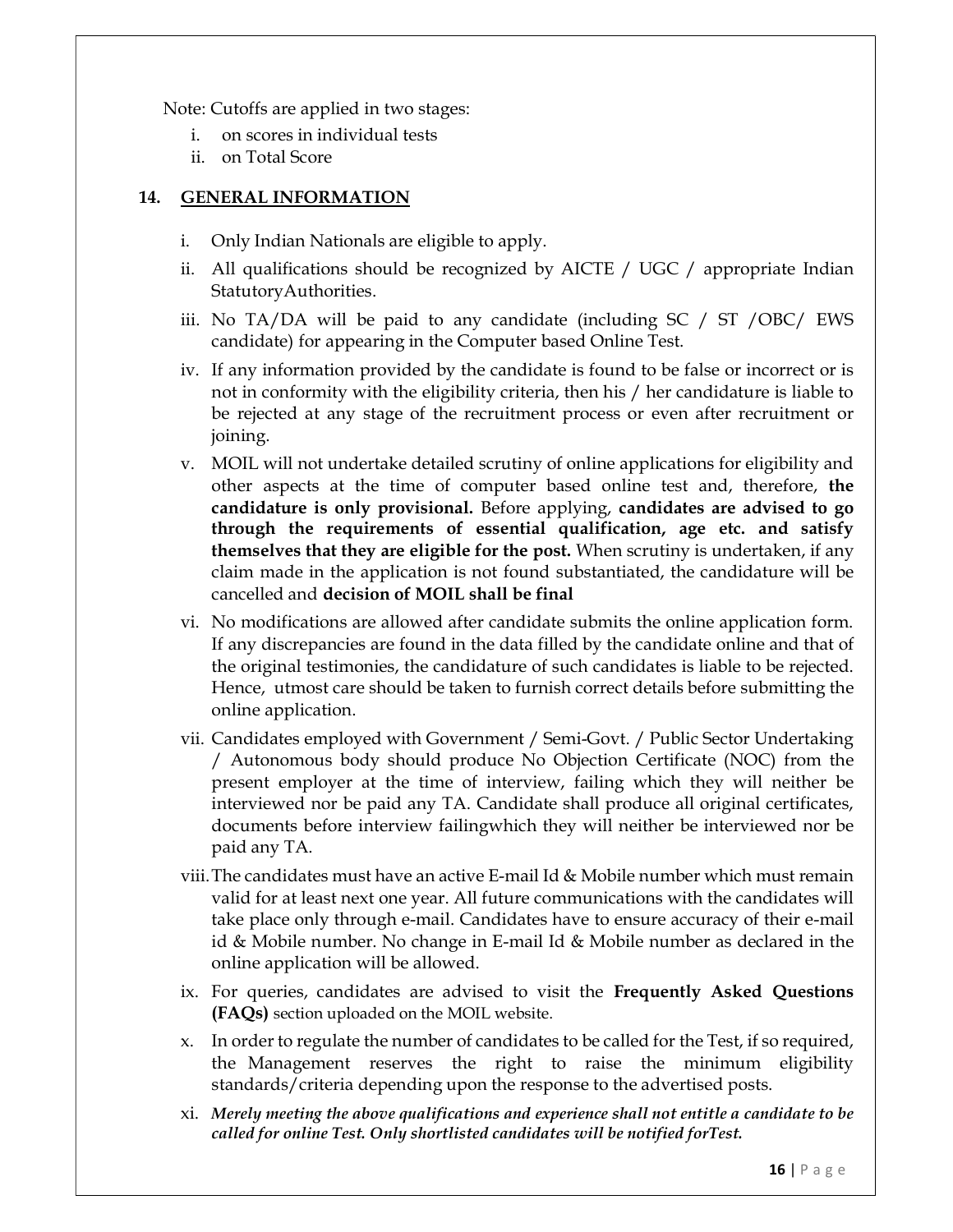- xii. Depending on the requirements, MOIL reserves the right to cancel/curtail/increase the number of posts without any further notice and without assigning any reason thereof.
- xiii.Any modifications / amendments / corrigendum in the advertisement will be given in MOIL's website **www.moil.nic.in** only.
- xiv. Candidates are also advised not to respond to unscrupulous advertisements appearing in any newspaper. For authenticity of any advertisement the candidate may check on MOIL's website **www.moil.nic.in** only.
- xv. All correspondences / announcements with respect to above recruitment process shall be done through E-mail / Notices on MOIL website  $www.moi l.nic.in$  only. Important information regarding recruitment will be available in MOIL website only and as such, candidates are advised to visit the same frequently. Responsibility of receiving, downloading and printing of the Admit Card / Interview Letters, information / communication etc. will be of the candidate. Company will not be responsible for any loss of email sent, due to invalid / wrong Email ID provided by the candidate in online application or due to any other reason. Candidates are advised to retain the same E-mailld and Mobile number active for at least 1 year.
- xvi.In case of any problems faced by the candidates in filling up the online application they may contact the help desk on the phone number: 0712-2806100 between 10:00 AM to 5:15 PM on any working day and for queries other than the online application form candidates may write to Email Id: **recruit@moil.nic.in** only.
- xvii. MOIL reserves the right to shortlist candidates for Computer Based Online Test, reschedule the test date & venue etc. or alter any of the advertised condition depending upon the circumstances.
- xviii. Canvassing by a candidate in any form shall disqualify his/her candidature.
- xix. Any dispute with regard to recruitment against the above advertisement will be settled within the jurisdiction of Nagpur only.

#### 15. ACTION AGAINST CANDIDATES FOUND GUILTY OF MISCONDUCT/ USE OF UNFAIR MEANS

Candidates are advised in their own interest that they should not furnish any particulars that are false, tampered with or fabricated and should not suppress any material information while submitting online application. At the time of examination, interview or ina subsequent selection procedure, if a candidate is (or has been) found guilty of  $-$ 

- 1) using unfair means or
- 2) impersonating or procuring impersonation by any person or
- 3) misbehaving in the examination/ interview hall or disclosing, publishing, reproducing, transmitting, storing or facilitating transmission and storage of contents of the test(s) or any information therein in whole or part thereof in any form or by any means, verbal or written, electronically or mechanically for any purpose or
- 4) resorting to any irregular or improper means in connection with his/her candidature or
- 5) obtaining support for his/ her candidature by unfair means, or
- 6) carrying mobile phones or similar electronic devices of communication in the examination/ interview hall, such a candidate may, in addition to rendering himself/